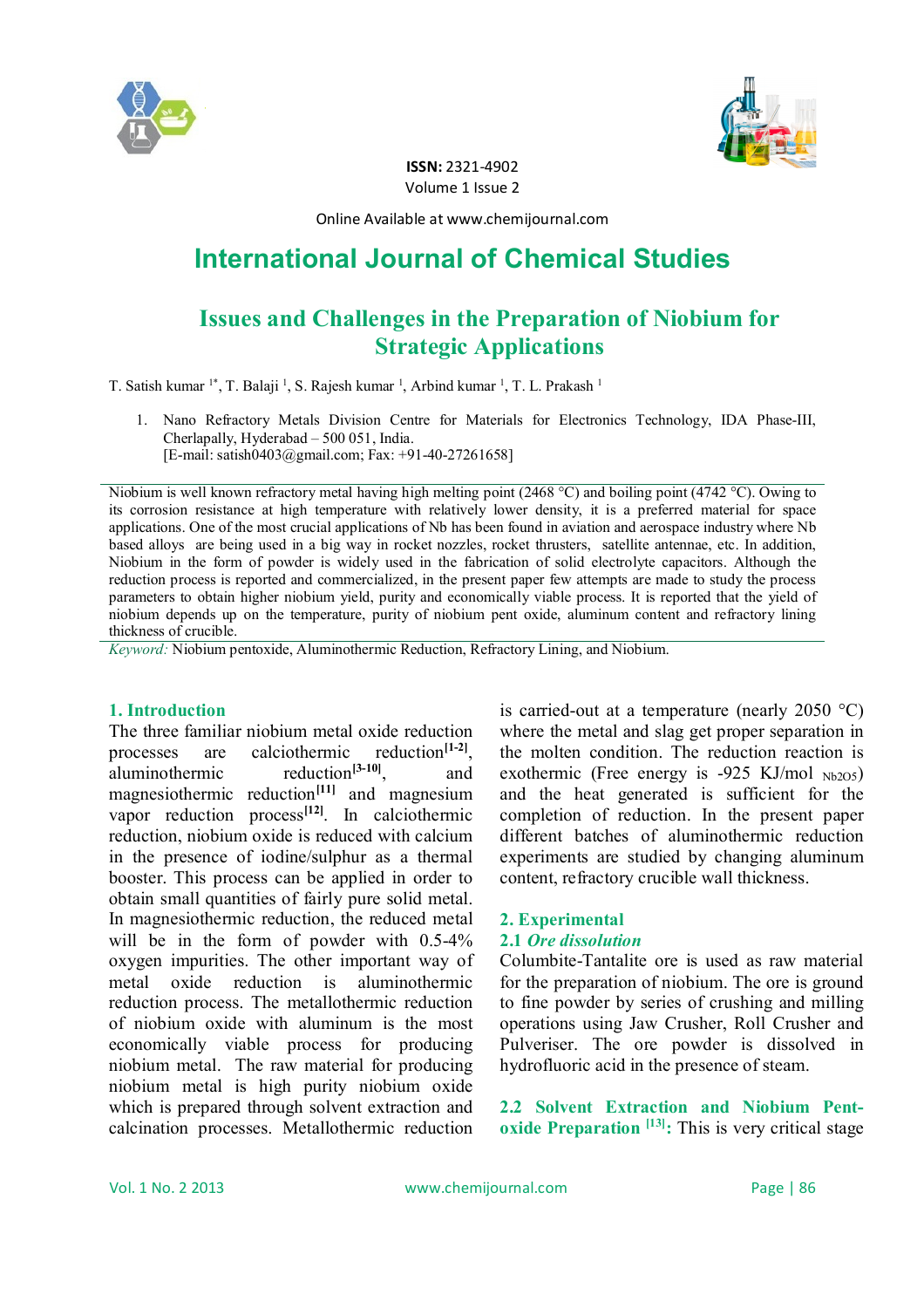#### International Journal of Chemical Studies

in niobium oxide preparation. At this stage the niobium is separated from the other constituents like tantalum, iron, etc. Feed, scrub & strip solutions are prepared and subsequently passed through mixer settler boxes for the separation of tantalum. After tantalum extraction, pH of the Feed raffinate solution is increased by passing ammonia gas. The feed raffinate precipitate is dissolved in 40% hydrofluoric acid and sulphuric acid is added to maintain the free acid concentration of 5N HF and 9N H2SO4. The total niobium content of the solution is maintained at 125-150 g/L. Equal volumes of tri-butyl

phosphate and kerosene is mixed to prepare organic solvent and equilibrated with 5N HF. The niobium is precipitated as niobium hydroxide at 6-6.5 pH. The precipitated is allowed to settle and the supernatant liquid is decanted. The precipitate is further washed with water to remove soluble impurities. Niobium hydroxide is calcined at 700 °C for a couple of hours and niobium pent oxide prepared. The phase purity of niobium pent oxide is confirmed by XRD studies as shown in Fig. 1.



Fig 1: XRD spectrum of phase pure niobium pentoxide

#### **2.3 Aluminothermic Reduction of Niobium pentoxide**

The metallothermic reduction of niobium oxide with aluminum is the most preferred method for the production of high purity niobium metal. Reduction is carried out in ceramic (alumina) vessels at elevated temperatures. Usually these vessels will be used once and destroyed after the reaction over for the separation of niobium metal and resulted slag. Different batch sizes of (200 gm to 1.5 Kg of niobium pent oxide) aluminothermic reduction experiments are conducted and the results are studied.

**2.3.1 Reduction Process:** Initially the refractory cement lined MS crucible is placed in the

furnace and heated up to 900 °C for two hours and allowed for cooling. Required quantity of niobium pent oxide is placed in the tray and kept in oven at 50 °C for two hours to remove the moisture. As per the reduction equation (Equation

1) the aluminum powder quantity taken and mixed with niobium pent oxide and loaded into crucible. While loading the reaction mixture, potassium per chlorate (booster) also added carefully to generate required heat during experiment. To initiate reduction reaction, little quantity of magnesium powder is spread on the reaction charge and fired with the help of magnesium wire. Fig. 2 shows the reduced niobium mass along with slag in molten condition.

After cooling the reduction charge to room temperature, the crucible is broken and solid niobium is separated from the slag material. After removing the slag, the reduced mass is hydrided and converted into 2 to 3 cm size chunks and afterwards same material is dehydrided to remove hydrogen. These metal pieces are used as feed for electron beam melting.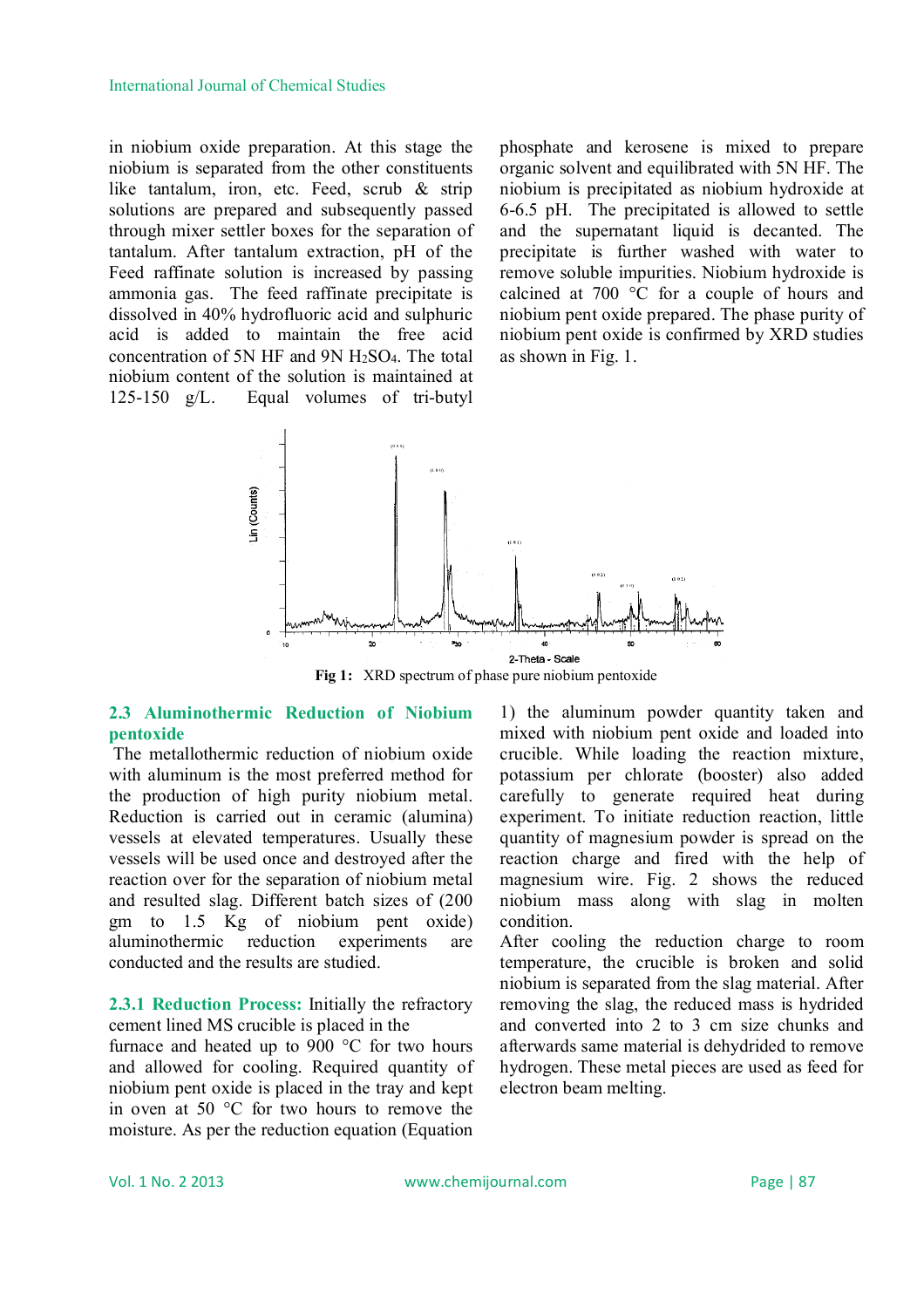

**Fig 2:** Molten charge after aluminothermic reduction process

#### **2.4 Electron Beam Melting and Ingot Preparation**

Dehydrided niobium chunks are melted in a 60 KW electron beam melting (EBM) system (LEW make, Germany). After EB melting the niobium chunks, the yielded niobium metal ingot weight is 80% that of feed Nb weight. For further purification, the EB melting process is repeated. The final niobium ingot is analyzed for its chemical and gaseous impurity contents.

#### **3. Results and discussion**

The reduction of  $Nb<sub>2</sub>O<sub>5</sub>$  by aluminum follows the following formula:

 $3 Nb_2O_5 + 10 A1 \rightarrow 6 Nb + 5 Al_2O_3 - \Delta G^{\circ}$  ---1  $\Delta G^{\circ}$ <sub>T</sub> = -925.3 + 0.1362 T (KJ/mol<sub>Nb2O5</sub>)

The reduction of niobium oxide by aluminum do not complete in one step but in several steps via niobium suboxides.

| $3 \text{ Nb}_2\text{O}_5 + 2 \text{Al} \rightarrow$ | $6 \text{ NbO}_2 + \text{Al}_2\text{O}_3$ $- \Delta G^{\circ}$ $\ldots$ 2 |  |
|------------------------------------------------------|---------------------------------------------------------------------------|--|
| $3 \text{ NbO}_2 + 2 \text{ Al } \rightarrow$        | $3 NbO + Al_2O_3 - \Delta G^{\circ}$ 3                                    |  |
| $3 \text{ NbO} + 2 \text{ Al} \rightarrow$           | $3 \text{ Nb} + \text{Al}_2\text{O}_3 - \Delta \text{G}^{\circ}$ T 4      |  |

The amount of free energy is an indication for the stability of a chemical compound. It is reported that the compound NbO is the most stable compound in the above system. Therefore, the losses of niobium in the slag have to be as NbO. The equilibrium of the metallothermic reduction of niobium oxide by aluminum will be controlled by equation 4. The equilibrium can be described with the following equation:

$$
K_{p} = \frac{N^{3}N_{b} + N_{Al203}}{N^{3}N_{b0} + N^{2}A_{l}}
$$

From the above equation it can be observed that the content of NbO in the slag is dependent on temperature and the aluminum content. The maintenance of temperature during reduction reaction is difficult as it is an exothermic reaction. The only way to control temperature is to alter aluminum content and perfect sealing of refractory crucible. In order to see the effect of refractory cement wall thickness of reduction crucible, few reduction experiments conducted with different wall thicknesses (1 to 4 cm). It was observed that 4 cm wall thickness gave higher reduction mass that of others. The addition of excess aluminum content also varied from 5% to 10% more than stoichiometric and niobium metal yield was observed. It was found that 8% excess aluminum addition yields higher reduction mass compared to others. With 8% excess aluminum addition, different batch reduction experiments (200 gm – 1500 gm niobium pent oxide) are conducted in 4 cm thick refractory crucibles. The chemical analysis of 1500 gm niobium oxide reduction experiment is given in Table 1.

| Before electron beam refining |            | After Electron Beam refining |                                 |        |
|-------------------------------|------------|------------------------------|---------------------------------|--------|
| Element<br>melting            | Impurities | Max. limit                   | First melting for EBM<br>$\ast$ | Second |
| Al                            | 3.98%      | Up to 6 $\%$                 | 110                             | <10    |
| Fe                            | 1860       | 3000                         | < 500                           | <10    |
| Ni                            | 196        |                              | <10                             | <10    |
|                               | 4600       | 7000                         | 760                             | 250    |
| C                             | 250        |                              | 13                              | 25     |
| H                             | 10         | 150                          |                                 | $<$ 5  |

**Table 1:** Chemical analysis (in ppm) of aluminothermic reduced and electron beam refined niobium metal samples

\*Technical brochure of M/s ALD Vacuum Technologies, Germany